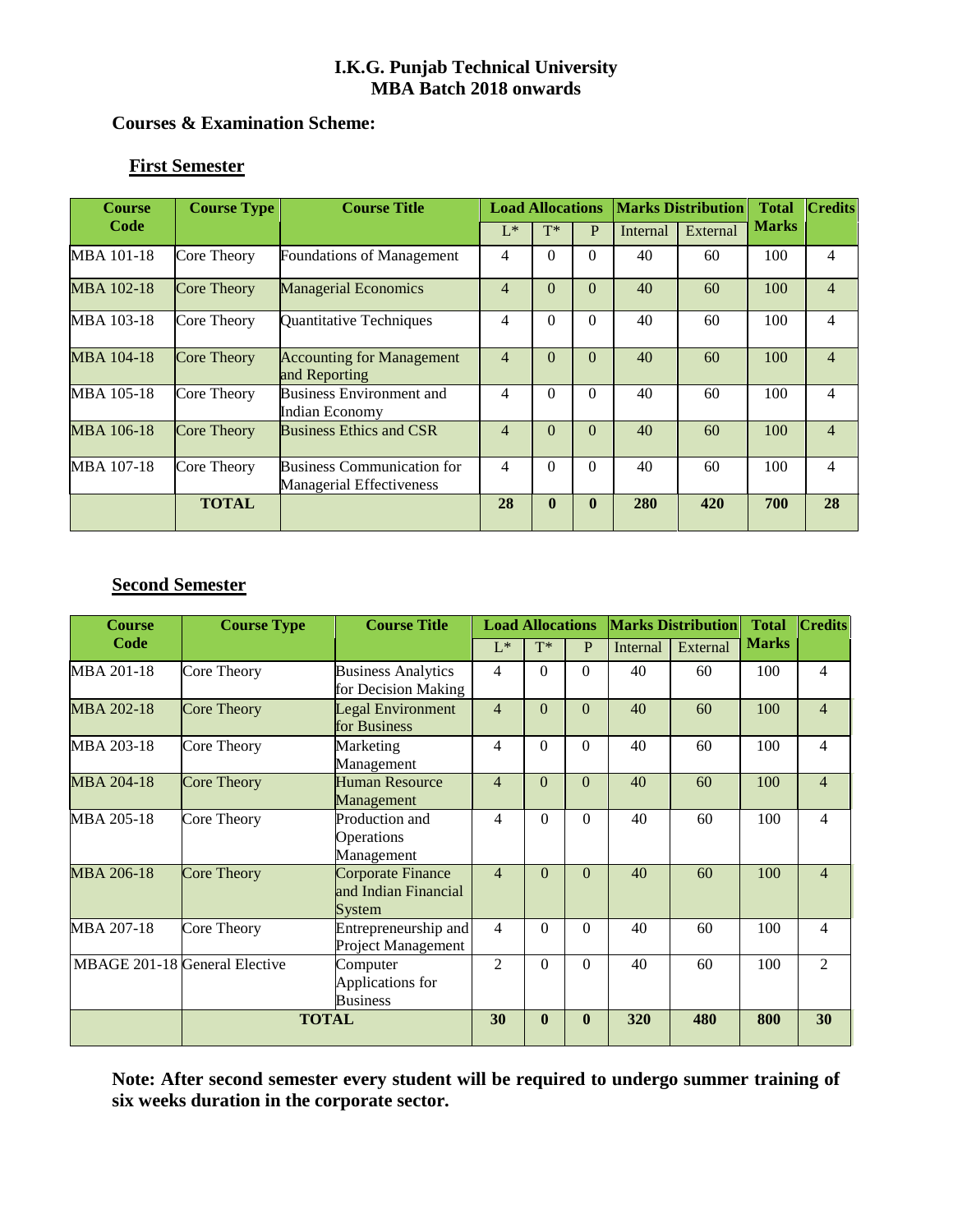## **Third Semester**

| <b>Course</b><br>Code  | <b>Course Type</b>                                        | <b>Course Title</b>                              | <b>Load Allocations</b> |                |                |                 | <b>Marks</b><br><b>Distribution</b> | <b>Total</b><br><b>Marks</b> | <b>Credits</b> |
|------------------------|-----------------------------------------------------------|--------------------------------------------------|-------------------------|----------------|----------------|-----------------|-------------------------------------|------------------------------|----------------|
|                        |                                                           |                                                  | $L^*$                   | $T^*$          | P              | <b>Internal</b> | External                            |                              |                |
| MBA 301-18 Core Theory |                                                           | <b>Organizational Behaviour</b><br>& Design      | $\overline{4}$          | $\theta$       | $\Omega$       | 40              | 60                                  | 100                          | $\overline{4}$ |
| MBA 302-18 Core Theory |                                                           | <b>Marketing Research</b>                        | $\overline{4}$          | $\theta$       | $\overline{0}$ | 40              | 60                                  | 100                          | $\overline{4}$ |
|                        | Specialization X                                          | Elective-I                                       | $\overline{4}$          | $\mathbf{0}$   | $\mathbf{0}$   | 40              | 60                                  | 100                          | $\overline{4}$ |
|                        |                                                           | Elective -II                                     | $\overline{4}$          | $\overline{0}$ | $\overline{0}$ | 40              | 60                                  | 100                          | $\overline{4}$ |
|                        | Specialization Y                                          | Elective -I                                      | 4                       | $\Omega$       | $\Omega$       | 40              | 60                                  | 100                          | 4              |
|                        |                                                           | Elective -II                                     | $\overline{4}$          | $\Omega$       | $\theta$       | 40              | 60                                  | 100                          | $\overline{4}$ |
| HVPE101-18 Ability     | Enhancement<br>Compulsory Course<br>(AECC)                | Human Values, De-<br>addiction and Traffic Rules | $\mathcal{E}$           | $\Omega$       | $\Omega$       | 40              | 60                                  | 100                          | 3              |
| HVPE 102-18 Ability    | Enhancement<br>Compulsory Course (Lab/ Seminar)<br>(AECC) | Human Values, De-<br>addiction and Traffic Rules | $\Omega$                | $\Omega$       | $\overline{2}$ | 25              | $-$                                 | 25                           | $\mathbf{1}$   |
| <b>MBA 303-18</b>      | Core Theory                                               | Seminar on Summer<br><b>Training Report</b>      | $\overline{2}$          |                | 50             |                 | 50                                  | $\mathfrak{D}$               |                |
| <b>MBA 304-18</b>      |                                                           | Comprehensive Viva-Voce                          |                         |                |                |                 | 50                                  | 50                           | $\mathfrak{D}$ |
|                        |                                                           | <b>TOTAL</b>                                     | 27                      | $\mathbf{0}$   | $\mathbf{2}$   | 355             | 470                                 | 825                          | 32             |

**Note:** 

- **Students will opt any two of the following specialization groups (Dual specialization) and he/she must study 02 papers of each of these specializations as electives in Semester III.**
- **For conducting Viva -voce Experts must be called as per IKG PTU norms**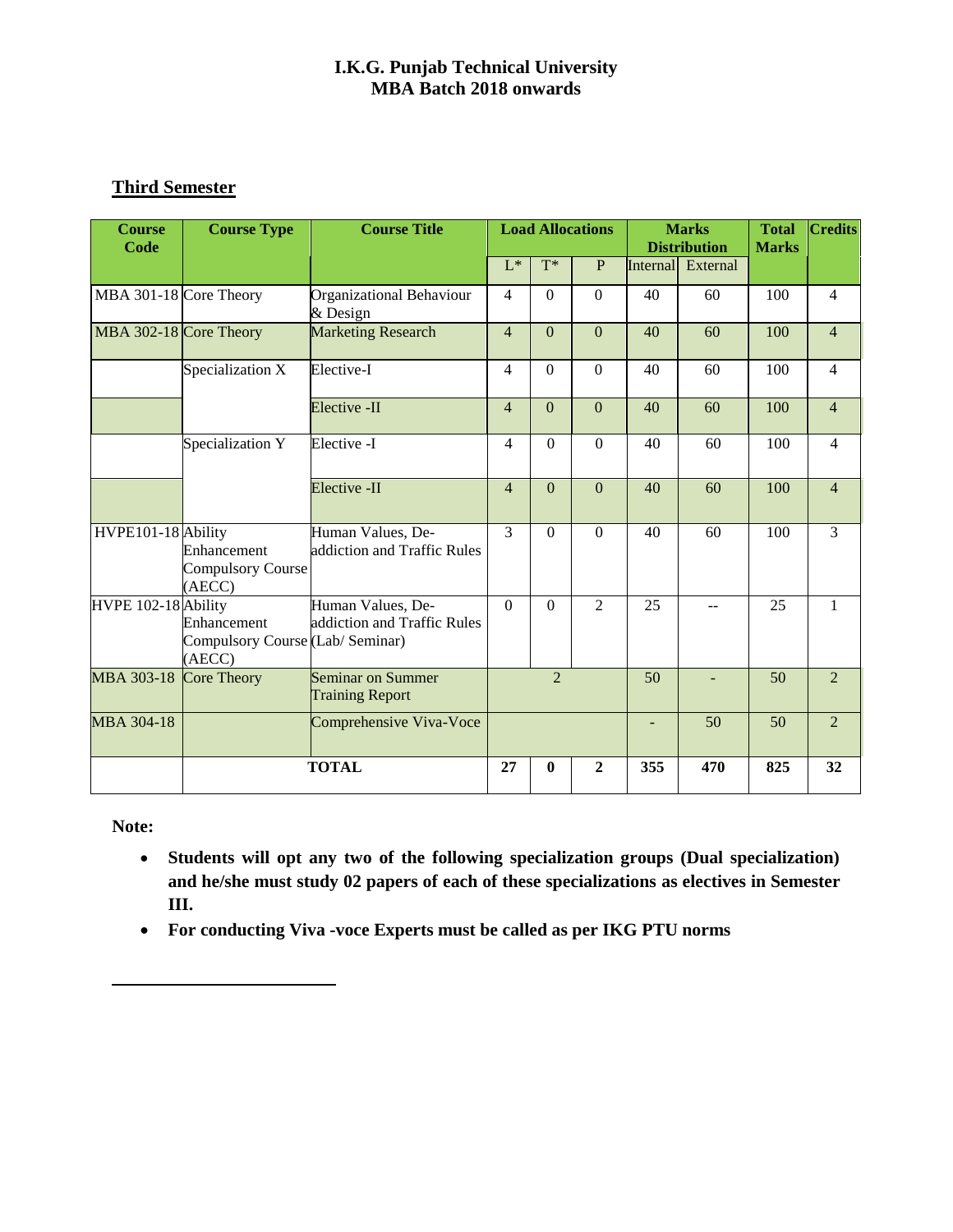## **List of Electives:**

## **Specialization I: Marketing**

| <b>Course</b><br>Code | <b>Course Type</b> | <b>Course Title</b>       | <b>Load Allocations</b> |       |  |          | <b>Marks Distribution</b> | <b>Total</b><br><b>Marks</b> | <b>Credits</b> |
|-----------------------|--------------------|---------------------------|-------------------------|-------|--|----------|---------------------------|------------------------------|----------------|
|                       |                    |                           | $L^*$                   | $T^*$ |  | Internal | External                  |                              |                |
| MBA 921-18 Elective   |                    | Consumer Behaviour        |                         |       |  | 40       | 60                        | 100                          |                |
| MBA 922-18 Elective   |                    | <b>Services Marketing</b> |                         |       |  | 40       | 60                        | 100                          | 4              |

## **Specialization II: Finance**

| <b>Course</b><br>Code | <b>Course Type</b> | <b>Course Title</b>                               | <b>Load Allocations</b> |          |  | <b>Marks Distribution</b> |          |     | $ C_{\text{redits}} $ |
|-----------------------|--------------------|---------------------------------------------------|-------------------------|----------|--|---------------------------|----------|-----|-----------------------|
|                       |                    |                                                   | $L^*$                   | $T^*$    |  | Internal                  | External |     |                       |
| MBA 911-18            | Elective           | Investment Analysis and<br>Portfolio Management   |                         | $\theta$ |  | 40                        | 60       | 100 |                       |
| MBA 912-18            | Elective           | <b>Management of Financial</b><br><b>Services</b> |                         | $\Omega$ |  | 40                        | 60       | 100 |                       |

# **Specialization III: Human Resource Management**

| <b>Course</b><br>Code | <b>Course Type</b> | <b>Course Title</b>                      | <b>Load Allocations</b> |          |          |          | <b>Marks Distribution</b> | <b>Total</b><br><b>Marks</b> | <b>Credits</b> |
|-----------------------|--------------------|------------------------------------------|-------------------------|----------|----------|----------|---------------------------|------------------------------|----------------|
|                       |                    |                                          | $L^*$                   | $T^*$    |          | Internal | External                  |                              |                |
| MBA 931-18            | Elective           | Organizational Change and<br>Development | 4                       | $\theta$ | $\Omega$ | 40       | 60                        | 100                          |                |
| MBA 932-18            | Elective           | <b>Employee Relations</b>                |                         | $\Omega$ |          | 40       | 60                        | 100                          | 4              |

# **Specialization IV: Management Information Systems**

| Course<br>Code | Course Type | <b>Course Title</b>                             | <b>Load Allocations</b> |  |   | <b>Marks Distribution</b> |          | Total<br><b>Marks</b> | Credits |
|----------------|-------------|-------------------------------------------------|-------------------------|--|---|---------------------------|----------|-----------------------|---------|
|                |             |                                                 |                         |  | D | Internal                  | External |                       |         |
| MBA 941-18     | Elective    | Data Mining for Business<br>Decisions           | 4                       |  |   | 40                        | 60       | 100                   |         |
| MBA942-18      | Elective    | <b>E-Commerce and Digital</b><br><b>Markets</b> |                         |  |   | 40                        | 60       | 100                   |         |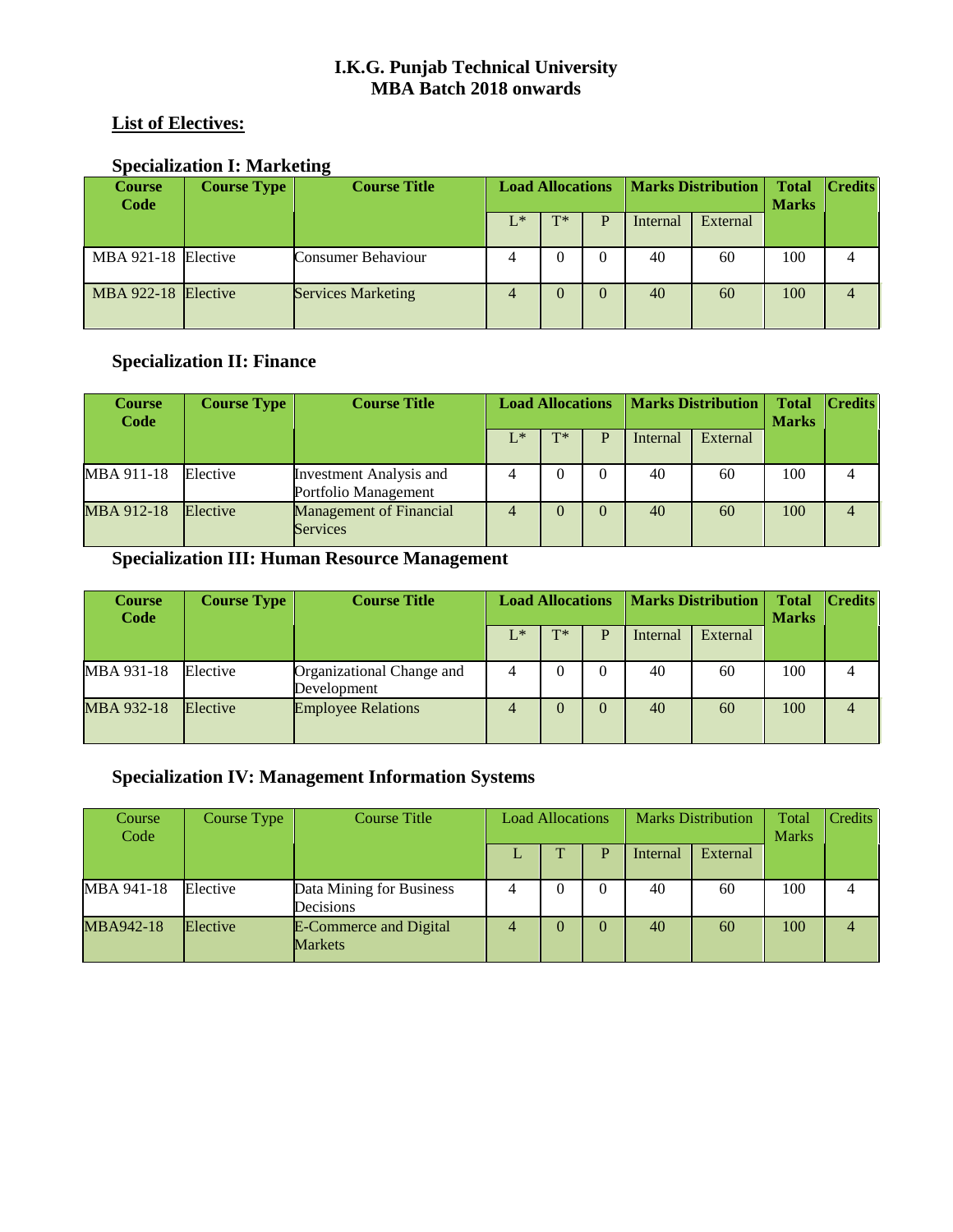#### **HVPE 101-18 HUMAN VALUES, DE-ADDICTION AND TRAFFIC RULES**

#### **Course Objective:** This introductory course input is intended

- a. To help the students appreciate the essential complementarily between 'VALUES' and 'SKILLS' to ensure sustained happiness and prosperity which are the core aspirations of all human beings.
- b. To facilitate the development of a Holistic perspective among students towards life, profession and happiness, based on a correct understanding of the Human reality and the rest of Existence. Such a holistic perspective forms the basis of Value based living in a natural way.
- c. To highlight plausible implications of such a Holistic understanding in terms of ethical human conduct, trustful and mutually satisfying human behavior and mutually enriching interaction with Nature.

Thus, this course is intended to provide a much needed orientational input in Value Education to the young enquiring minds.

### **Course Methodology**

- The methodology of this course is universally adaptable, involving a systematic and rational study of the human being vis-à-vis the rest of existence.
- It is free from any dogma or value prescriptions.
- It is a process of self-investigation and self-exploration, and not of giving sermons. Whatever is found as truth or reality is stated as proposal and the students are facilitated to verify it in their own right based on their Natural Acceptance and Experiential Validation.
- This process of self-exploration takes the form of a dialogue between the teacher and the students to begin with, and within the student himself/herself finally.
- This self-exploration also enables them to evaluate their pre-conditionings and present beliefs.

#### **Content for Lectures:**

### **Module 1: Course Introduction - Need, Basic Guidelines, Content and Process for Value Education [6]**

- 1. Understanding the need, basic guidelines, content and process for Value Education
- 2. Self Exploration–what is it? its content and process; 'Natural Acceptance' and Experiential Validation- as the mechanism for self exploration
- 3. Continuous Happiness and Prosperity- A look at basic Human Aspirations
- 4. Right understanding, Relationship and Physical Facilities- the basic requirements for fulfillment of aspirations of every human being with their correct priority
- 5. Understanding Happiness and Prosperity correctly- A critical appraisal of the current scenario
- 6. Method to fulfill the above human aspirations: understanding and living in harmony at various levels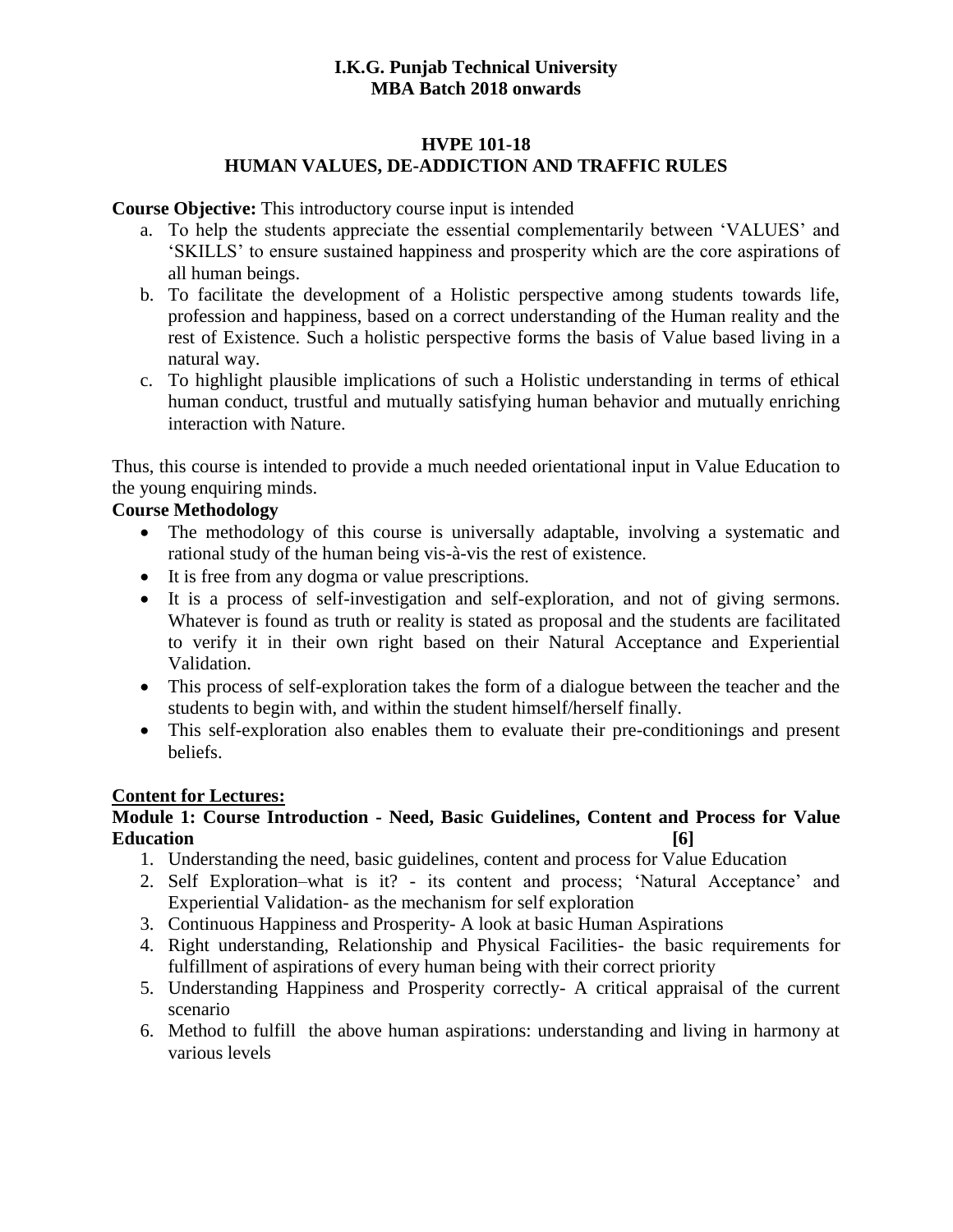### **Module 2: Understanding Harmony in the Human Being - Harmony in Myself! [6]**

- 7. Understanding human being as a co-existence of the sentient 'I' and the material 'Body'
- *8.* Understanding the needs of Self ('I') and 'Body' *Sukh*and *Suvidha*
- 9. Understanding the Body as an instrument of 'I' (I being the doer, seer and enjoyer)
- 10. Understanding the characteristics and activities of 'I' and harmony in 'I'
- 11. Understanding the harmony of I with the Body: *Sanyam* and *Swasthya*; correct appraisal of Physical needs, meaning of Prosperity in detail
- 12. Programs to ensure *Sanyam* and *Swasthya*
	- Practice Exercises and Case Studies will be taken up in Practice Sessions.

## **Module 3: Understanding Harmony in the Family and Society- Harmony in Human-Human Relationship [6]**

- 13. Understanding harmony in the Family- the basic unit of human interaction
- *14.* Understanding values in human-human relationship; meaning of *Nyaya* and program for its fulfillment to ensure *Ubhay-tripti*;

Trust (*Vishwas)* and Respect (*Samman)* as the foundational values of relationship

- 15. Understanding the meaning of *Vishwas*; Difference between intention and competence
- 16. Understanding the meaning of *Samman*, Difference between respect and differentiation; the other salient values in relationship
- *17.* Understanding the harmony in the society (society being an extension of family): *Samadhan, Samridhi, Abhay, Sah-astitva*as comprehensive Human Goals
- 18. Visualizing a universal harmonious order in society- Undivided Society (*AkhandSamaj),* Universal Order (*SarvabhaumVyawastha )*- from family to world family!

- Practice Exercises and Case Studies will be taken up in Practice Sessions.

## **Module 4: Understanding Harmony in the Nature and Existence - Whole existence as Coexistence [4]**

- *19.* Understanding the harmony in the Nature
- 20. Interconnectedness and mutual fulfillment among the four orders of nature- recyclability and self-regulation in nature
- 21. Understanding Existence as Co-existence (*Sah-astitva*) of mutually interacting units in all-pervasive space
- 22. Holistic perception of harmony at all levels of existence

- Practice Exercises and Case Studies will be taken up in Practice Sessions.

### **Module 5: Implications of the above Holistic Understanding of Harmony on Professional Ethics [6]**

- 23. Natural acceptance of human values
- 24. Definitiveness of Ethical Human Conduct
- 25. Basis for Humanistic Education, Humanistic Constitution and Humanistic Universal Order
- 26. Competence in professional ethics:

a) Ability to utilize the professional competence for augmenting universal human order,

b) Ability to identify the scope and characteristics of people-friendly and ecofriendly production systems,